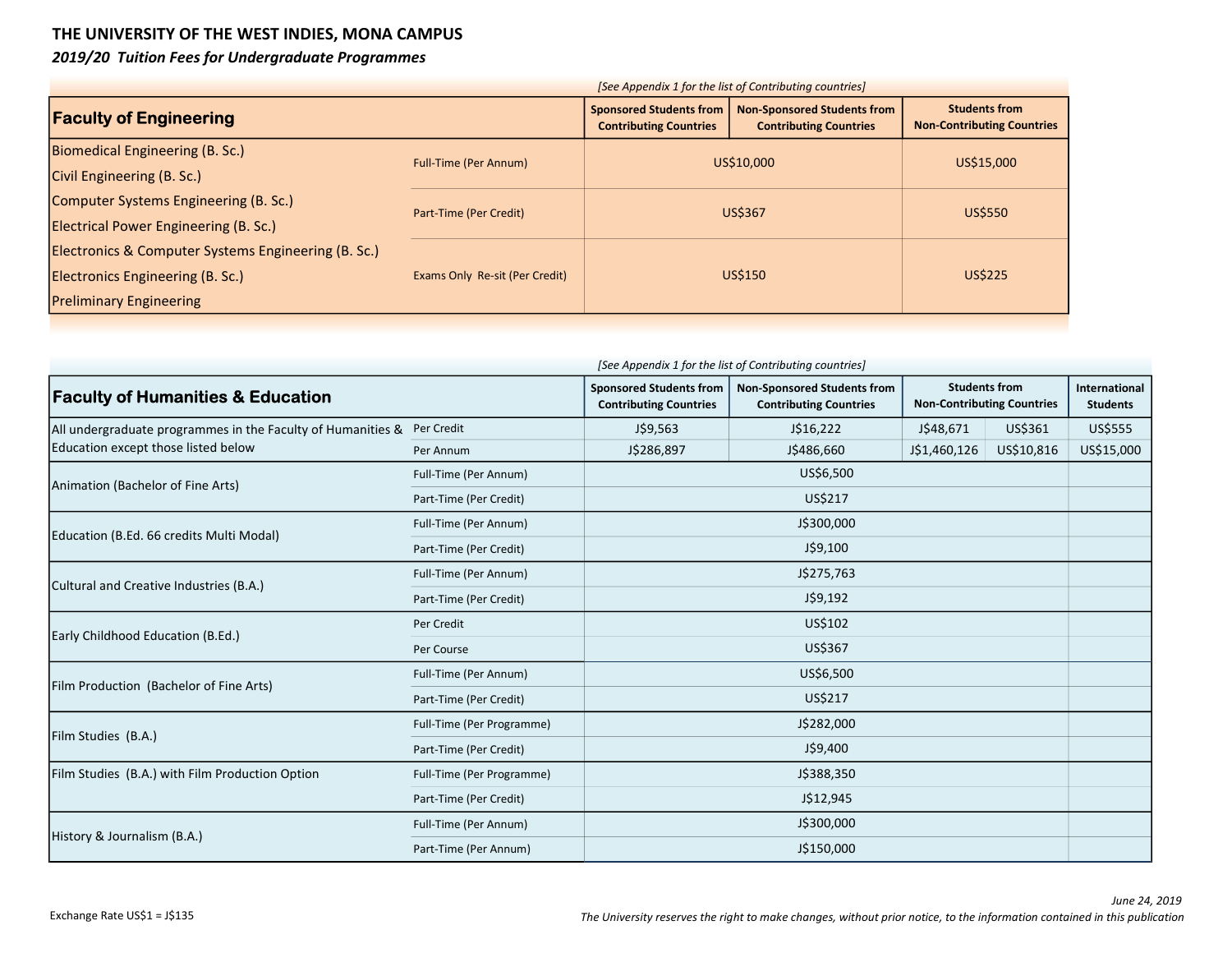|                                                                                                                                                                                          | Full-Time (Per Annum) | J\$319,000               |  |  |  |
|------------------------------------------------------------------------------------------------------------------------------------------------------------------------------------------|-----------------------|--------------------------|--|--|--|
| Information Studies (B.A.)                                                                                                                                                               | Part-Time (Per Annum) | J\$187,000               |  |  |  |
| Librarianship (B.A.)                                                                                                                                                                     | Full-Time (Per Annum) | J\$319,000               |  |  |  |
| Face to Face                                                                                                                                                                             | Part-Time (Per Annum) | J\$187,000               |  |  |  |
| Librarianship (B.A.)                                                                                                                                                                     | Full-Time (Per Annum) | J\$319,000               |  |  |  |
| Online                                                                                                                                                                                   | Part-Time (Per Annum) | J\$187,000               |  |  |  |
| Literacy Studies (B.Ed.)                                                                                                                                                                 | Per Course            | US\$367                  |  |  |  |
| Media & Communication (Diploma)                                                                                                                                                          | Per Annum             | J\$280,000               |  |  |  |
|                                                                                                                                                                                          | Full-Time (Per Annum) | J\$300,000               |  |  |  |
| Music & Performance Studies (B.A.)                                                                                                                                                       | Part-Time (Per Annum) | J\$150,000               |  |  |  |
| Philosophy with Minor in Theology (B.A.)<br>St. Michael's Theological College **                                                                                                         |                       | J\$57,379                |  |  |  |
| Theology & Licentiate in Theology (B.A.)<br>United Theological College **                                                                                                                |                       | J\$57,379                |  |  |  |
| Visual Arts, Drama, Dance & Music (B.A.)<br>Edna Manley School for the Visual & Performing Arts **<br>$\boldsymbol{\tau}$ See Additional fees applicable to this programme.              |                       | J\$143,449<br>J\$730,063 |  |  |  |
| ** Note: The tuition fees quoted in this schedule are applicable to the UWI component of the programme only<br>$\downarrow$ + Additional Fees annlicable to the RA Visual Arts programme |                       |                          |  |  |  |

| $\mu$ Additional rees applicable to the DA visual Arts programme                                                                                                                                     |                                      |                                            |                                                     |
|------------------------------------------------------------------------------------------------------------------------------------------------------------------------------------------------------|--------------------------------------|--------------------------------------------|-----------------------------------------------------|
| Note: The Tuition fees quoted in this schedule are applicable to the Edna Manley School of the<br>Visual and Performing Arts component of the programme and MUST be paid at the Bursary, UWI<br>Mona | Jamaicans (J\$)<br><b>Per Credit</b> | <b>Regional (USS)</b><br><b>Per Credit</b> | <b>International</b><br>(US\$)<br><b>Per Credit</b> |
| Visual Arts, Drama, Dance & Music (B.A.)<br>Edna Manley School for the Visual & Performing Arts                                                                                                      | J\$11,000                            | <b>US\$536</b>                             | <b>US\$605</b>                                      |

| [See Appendix 1 for the list of Contributing countries] |            |                                                            |                                                              |                                                           |            |                                  |  |  |
|---------------------------------------------------------|------------|------------------------------------------------------------|--------------------------------------------------------------|-----------------------------------------------------------|------------|----------------------------------|--|--|
| <b>Gender &amp; Development Studies</b>                 |            | Sponsored Students from  <br><b>Contributing Countries</b> | Non-Sponsored Students from<br><b>Contributing Countries</b> | <b>Students from</b><br><b>Non-Contributing Countries</b> |            | International<br><b>Students</b> |  |  |
| B.Sc. Gender & Development Studies                      | Per Credit | J\$9,563                                                   | J\$16,222                                                    | J\$48,671                                                 | US\$361    | <b>US\$555</b>                   |  |  |
|                                                         | Per Annum  | J\$286,897                                                 | J\$486,660                                                   | J\$1,460,126                                              | US\$10,816 | US\$15,000                       |  |  |

|                                                     | [See Appendix 1 for the list of Contributing countries] |                                                          |                                                                     |                                                           |  |
|-----------------------------------------------------|---------------------------------------------------------|----------------------------------------------------------|---------------------------------------------------------------------|-----------------------------------------------------------|--|
| <b>Faculty of Law</b>                               |                                                         | Sponsored Students from<br><b>Contributing Countries</b> | <b>Non-Sponsored Students from</b><br><b>Contributing Countries</b> | <b>Students from</b><br><b>Non-Contributing Countries</b> |  |
| Bachelor of Laws (LLB)<br>(Non-Sponsored Programme) | Full-Time (Per Annum)                                   | US\$10,000                                               |                                                                     |                                                           |  |
|                                                     | Part-Time (Per Credit)                                  | US\$367                                                  |                                                                     |                                                           |  |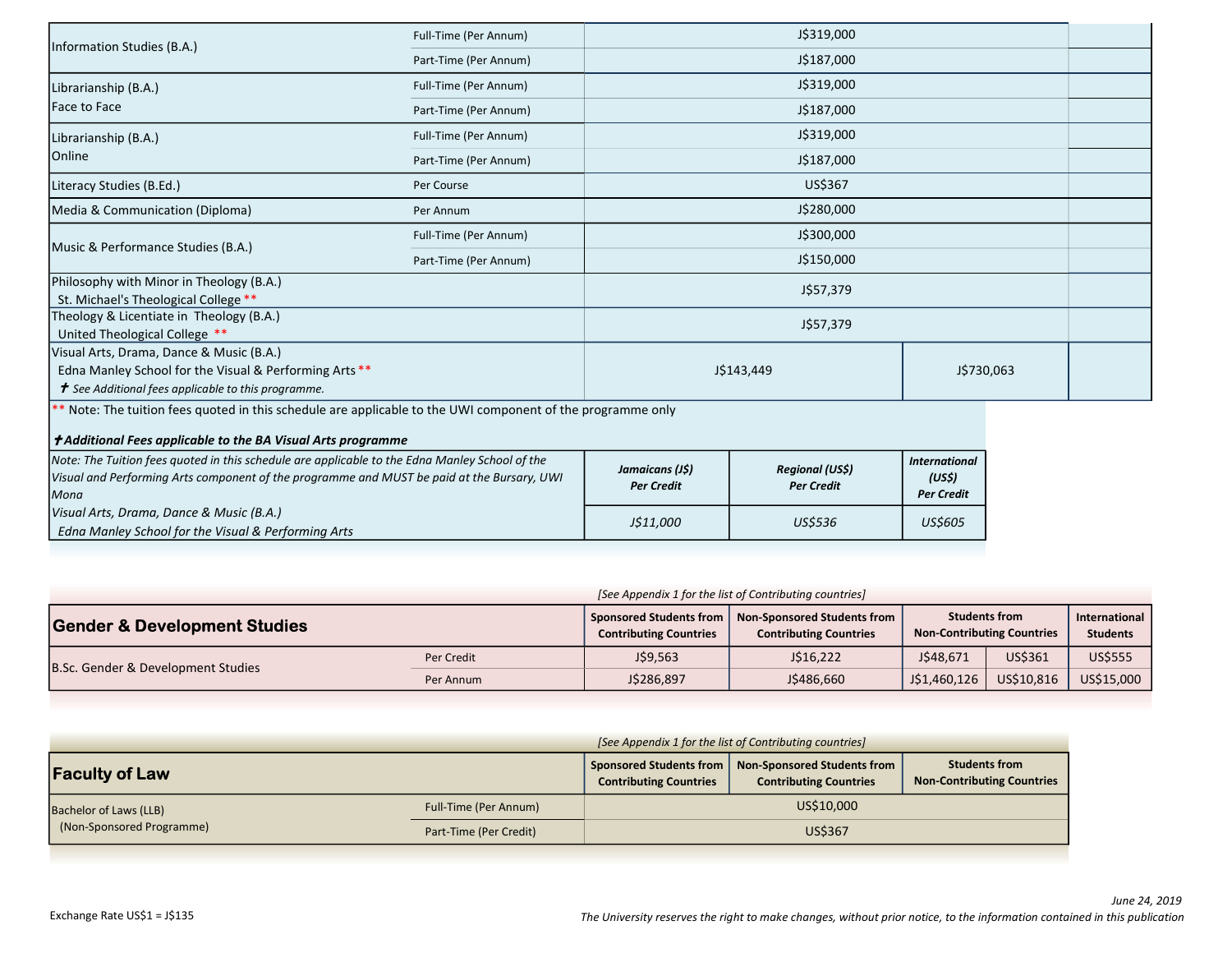|                                                          | <b>Sponsored Students From</b><br><b>Contributing Countries</b> | <b>Non-Sponsored Students from</b><br><b>Contributing Countries</b> | <b>Students from</b><br><b>Non-Contributing Countries</b> |                                                                       |
|----------------------------------------------------------|-----------------------------------------------------------------|---------------------------------------------------------------------|-----------------------------------------------------------|-----------------------------------------------------------------------|
| Per Annum                                                | J\$503,712                                                      | J\$839,433                                                          | J\$2,518,553                                              | US\$18,656                                                            |
| Per Annum                                                |                                                                 | J\$560,000                                                          |                                                           |                                                                       |
| Per Credit                                               |                                                                 | J\$16,000                                                           |                                                           |                                                                       |
| Exams Only (Per Credit)                                  |                                                                 | J\$6,000                                                            |                                                           |                                                                       |
| Per Annum                                                |                                                                 | US\$28,000                                                          |                                                           |                                                                       |
| ** Re-Sit/Exams Only (Per<br>Credit)                     |                                                                 | <b>US\$36</b>                                                       |                                                           |                                                                       |
| *** Re-Sit/Exams Only (Per<br>Course)                    | US\$550                                                         |                                                                     |                                                           |                                                                       |
| Per Annum                                                |                                                                 | US\$10,000                                                          |                                                           |                                                                       |
| Per Annum                                                | J\$649,823                                                      |                                                                     |                                                           |                                                                       |
| Summer re-sit fee for Years 1<br>and 2 only (Per Credit) |                                                                 | US\$36                                                              |                                                           |                                                                       |
| Exams Only, Repeat (Per<br>Course)                       | US\$550                                                         |                                                                     |                                                           |                                                                       |
| Per Annum                                                |                                                                 | US\$28,000                                                          |                                                           |                                                                       |
| Per Annum                                                |                                                                 | US\$5,000                                                           |                                                           |                                                                       |
| Exams Only (Per Credit)                                  |                                                                 | J\$5,031                                                            |                                                           |                                                                       |
| Per Credit                                               | J\$9,563                                                        | J\$16,222                                                           | J\$48,671                                                 | J\$361                                                                |
| Per Annum                                                | J\$286,897                                                      | J\$486,660                                                          | J\$1,460,126                                              | J\$10,816                                                             |
| Per Credit                                               | J\$9,563                                                        | J\$16,222                                                           | J\$48,671                                                 | J\$361                                                                |
|                                                          | J\$286,897                                                      | J\$486,660                                                          | J\$1,460,126                                              | J\$10,816                                                             |
|                                                          |                                                                 |                                                                     |                                                           | [See Appendix 1 for the list of Contributing countries]<br>US\$28,000 |

\*\*\* Fee for re-sit of a course by PT students, where all courses the student is registered for are re-sits

| [See Appendix 1 for the list of Contributing countries]       |                              |                                                          |                                                              |                                                            |            |                                         |  |
|---------------------------------------------------------------|------------------------------|----------------------------------------------------------|--------------------------------------------------------------|------------------------------------------------------------|------------|-----------------------------------------|--|
| <b>Faculty of Science &amp; Technology</b>                    |                              | Sponsored Students from<br><b>Contributing Countries</b> | Non-Sponsored Students from<br><b>Contributing Countries</b> | <b>Students from Non-</b><br><b>Contributing Countries</b> |            | <b>International</b><br><b>Students</b> |  |
| Bachelor of Science (B.Sc.) Degrees except those listed below | Per Credit                   | J\$9,563                                                 | J\$16,222                                                    | J\$48.671                                                  | US\$361    | <b>US\$555</b>                          |  |
|                                                               | Per Annum                    | J\$286,897                                               | J\$486,660                                                   | J\$1,460,126                                               | US\$10,816 | US\$15,000                              |  |
| <b>Biomedical Instrumentation</b>                             | <b>Full-Time (Per Annum)</b> | J\$300,000                                               |                                                              |                                                            |            |                                         |  |
|                                                               | Part-Time (Per Annum)        | J\$150,000                                               |                                                              |                                                            |            |                                         |  |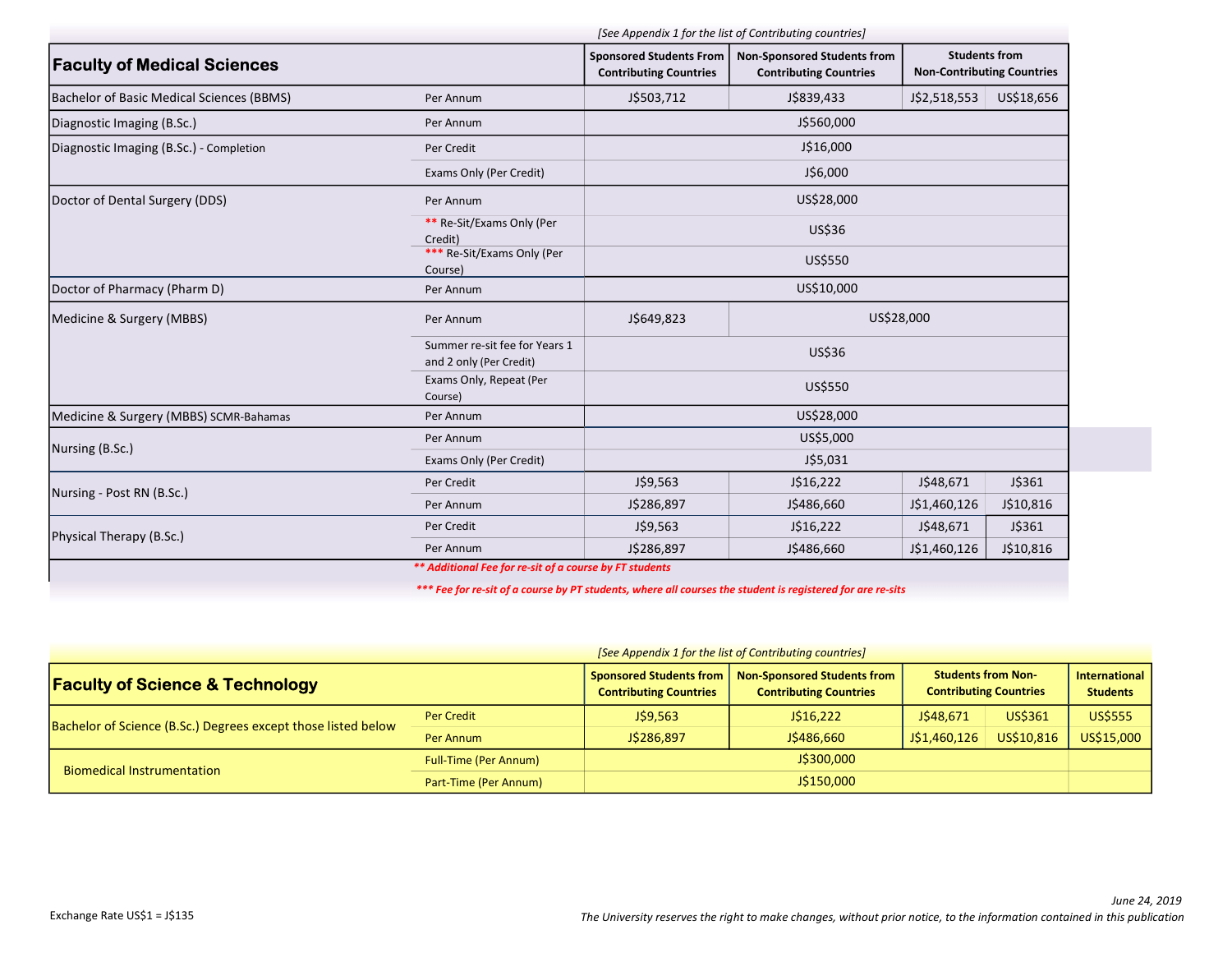| <b>Climate Science &amp; Electronic Systems</b>    | <b>Full-Time (Per Annum)</b> | J\$300,000    |  |
|----------------------------------------------------|------------------------------|---------------|--|
|                                                    | Part-Time (Per Annum)        | J\$150,000    |  |
| <b>Computer Science &amp; Electronics</b>          | <b>Full-Time (Per Annum)</b> | J\$275,763    |  |
|                                                    | Part-Time (Per Credit)       | J\$9,192.00   |  |
| <b>Electronics and Alternative Energy Systems</b>  | <b>Full-Time (Per Annum)</b> | J\$300,000    |  |
|                                                    | Part-Time (Per Annum)        | J\$150,000    |  |
| <b>Mathematics of Finance</b>                      | Per Annum                    | J\$287,000.00 |  |
| Software Engineering Mobile Application Technology | Per Annum                    | US\$10,000    |  |
|                                                    |                              |               |  |

| [See Appendix 1 for the list of Contributing countries]                                                                                  |                              |                                                                                                                                        |            |                                                            |            |                                         |
|------------------------------------------------------------------------------------------------------------------------------------------|------------------------------|----------------------------------------------------------------------------------------------------------------------------------------|------------|------------------------------------------------------------|------------|-----------------------------------------|
| <b>Faculty of Social Sciences</b>                                                                                                        |                              | <b>Non-Sponsored Students from</b><br><b>Sponsored Students from</b><br><b>Contributing Countries</b><br><b>Contributing Countries</b> |            | <b>Students from Non-</b><br><b>Contributing Countries</b> |            | <b>International</b><br><b>Students</b> |
| Bachelor of Science (B.Sc.) & Diploma programmes except                                                                                  | Per Credit                   | J\$9,563                                                                                                                               | J\$16,222  | J\$48,671                                                  | US\$361    | US\$555                                 |
| those listed below:                                                                                                                      | Per Annum                    | J\$286,897                                                                                                                             | J\$486,660 | J\$1,460,126                                               | US\$10,816 | US\$15,000                              |
| Centre for Hotel & Tourism Management Bahamas<br>Bachelor of Science (B.Sc.) Degrees                                                     |                              | US\$2,601                                                                                                                              |            | US\$10,816                                                 |            | US\$15,000                              |
| Political Leadership, Management & Strategy (B.Sc.)                                                                                      | <b>Full-Time (Per Annum)</b> | J\$356,950                                                                                                                             |            |                                                            |            |                                         |
|                                                                                                                                          | Part-Time (Per Course)       | J\$35,695                                                                                                                              |            |                                                            |            |                                         |
| <b>Weekend Campus:</b><br>Bachelor of Science (B.Sc.) Degrees<br>-Management Studies (B.Sc.)<br>-Management Studies - Accounting (B.Sc.) | Part-Time (Per Course)       |                                                                                                                                        | J\$35,000  |                                                            |            |                                         |

|                             | [See Appendix 1 for the list of Contributing countries] |                                                                                                                                   |  |                                                           |  |
|-----------------------------|---------------------------------------------------------|-----------------------------------------------------------------------------------------------------------------------------------|--|-----------------------------------------------------------|--|
| <b>Faculty of Sport</b>     |                                                         | Sponsored Students from  <br><b>Non-Sponsored Students from</b><br><b>Contributing Countries</b><br><b>Contributing Countries</b> |  | <b>Students from</b><br><b>Non-Contributing Countries</b> |  |
| <b>BSc Sports Coaching</b>  | Full-Time (Per Annum)                                   | J\$300,000                                                                                                                        |  |                                                           |  |
|                             | Part Time (Per Course)                                  | J\$30,100                                                                                                                         |  |                                                           |  |
| <b>BSc. Sports Kinetics</b> | Full-Time (Per Annum)                                   | J\$300,000                                                                                                                        |  |                                                           |  |
|                             | Part Time (Per Course)                                  | J\$30,100                                                                                                                         |  |                                                           |  |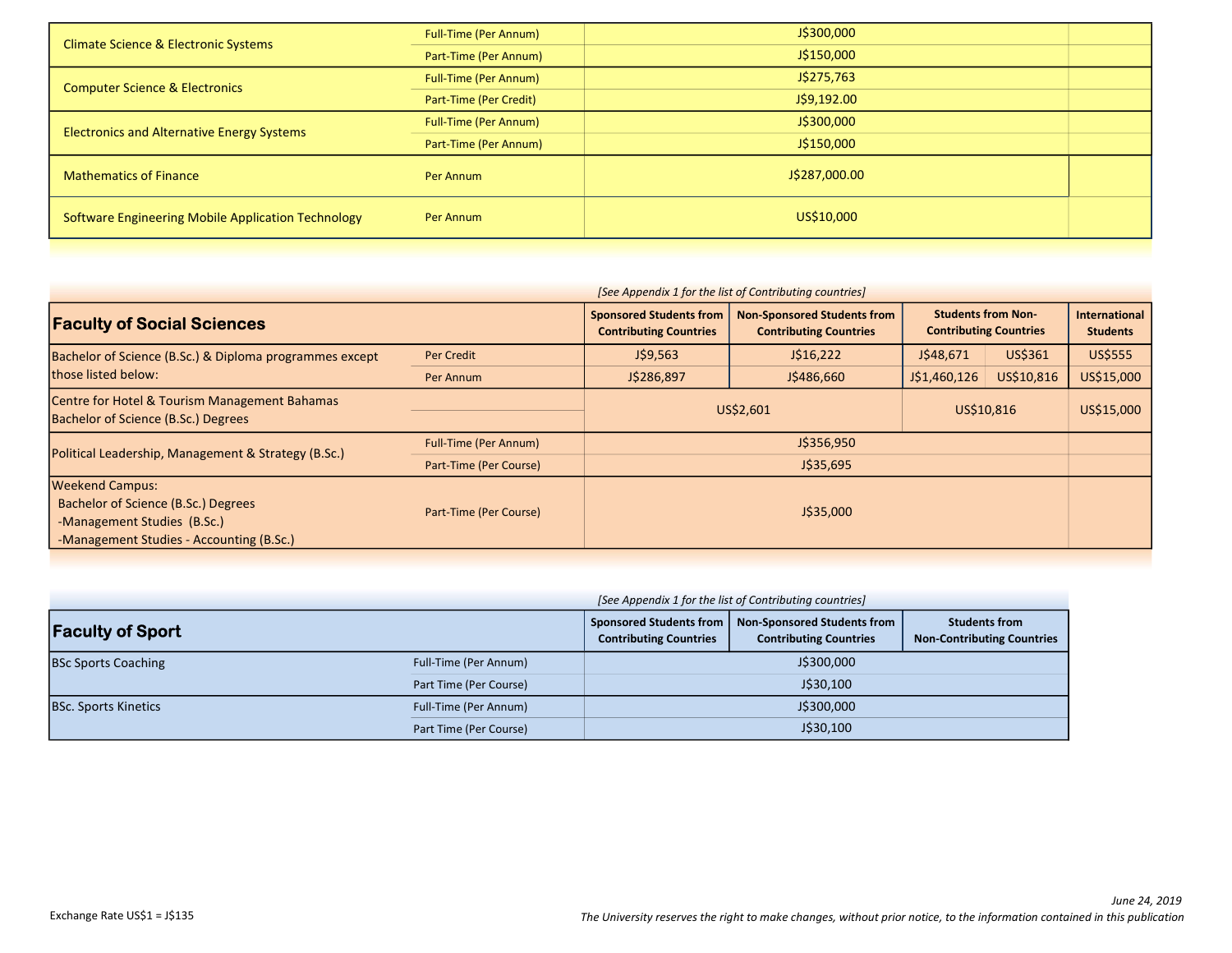## SPECIALLY ADMITTED STUDENTS

| (Applicable to UGC Programmes Only)        | [See Appendix 1 for the list of Contributing countries]            |                                        |           |  |
|--------------------------------------------|--------------------------------------------------------------------|----------------------------------------|-----------|--|
| <b>IFACULTIES</b>                          | Per Credit Fee                                                     |                                        |           |  |
|                                            | <b>Non-Contributing Countries</b><br><b>Contributing Countries</b> |                                        |           |  |
| <b>HUMANITIES &amp; EDUCATION</b>          |                                                                    |                                        |           |  |
| <b>GENDER &amp; DEVELOPMENT STUDIES</b>    |                                                                    |                                        |           |  |
| MEDICAL SCIENCES - B.Sc. Nursing (Post RN) | J\$16,222                                                          | J\$48,671                              | US\$361   |  |
| <b>SCIENCE &amp; TECHNOLOGY</b>            |                                                                    |                                        |           |  |
| SOCIAL SCIENCES                            |                                                                    |                                        |           |  |
|                                            |                                                                    | <b>Cost Per Semester Length Course</b> |           |  |
| <b>FACULTIES</b>                           | <b>Contributing Countries</b>                                      | <b>Non-Contributing Countries</b>      |           |  |
| IMEDICAL SCIENCES                          |                                                                    |                                        |           |  |
| MBBS (Medicine & Surgery)                  | J\$102,494                                                         | J\$307,511                             | US\$2,278 |  |
| Bachelor of Basic Medical Sciences (BBMS)  | J\$83,943                                                          | J\$251,855                             | US\$1,866 |  |

## EXAMS Only & Occasional Fees

| <b>FACULTIES: Exams Only</b>                             | <b>Per Credit Fee</b> |
|----------------------------------------------------------|-----------------------|
| <b>Humanities &amp; Education</b>                        |                       |
| Gender & Development Studies                             |                       |
| Medical Sciences - B.Sc. Nursing (Post Rn)               | \$4,782               |
| Science & Technology                                     |                       |
| Social Sciences                                          |                       |
| MEDICAL SCIENCES - B.Sc. Diagnostic Imaging (Completion) | \$6,000               |
| MEDICAL SCIENCES - B.Sc. Nursing                         | \$5,031               |
|                                                          |                       |
| <b>IFACULTIES</b>                                        | <b>Per Course</b>     |
| <b>MEDICAL SCIENCES - BBMS</b>                           | \$50,371              |
| <b>MEDICAL SCIENCES - MBBS</b>                           | \$64,982              |

| <b>Appendix 1: Contributing &amp; Non-Contributing Countries</b> |                              |  |
|------------------------------------------------------------------|------------------------------|--|
| <b>Campus Contributing Countries</b>                             |                              |  |
| <b>Barbados</b>                                                  |                              |  |
| Jamaica                                                          |                              |  |
| Trinidad & Tobago                                                |                              |  |
| <b>Non-Campus Contributing Countries</b>                         |                              |  |
| Anguilla                                                         | Dominica                     |  |
| Antigua & Barbuda                                                | Grenada                      |  |
| The Bahamas                                                      | Montserrat                   |  |
| <b>Belize</b>                                                    | St. Kitts/Nevis              |  |
| Bermuda                                                          | St. Lucia                    |  |
| <b>British Virgin Islands</b>                                    | St. Vincent & the Grenadines |  |